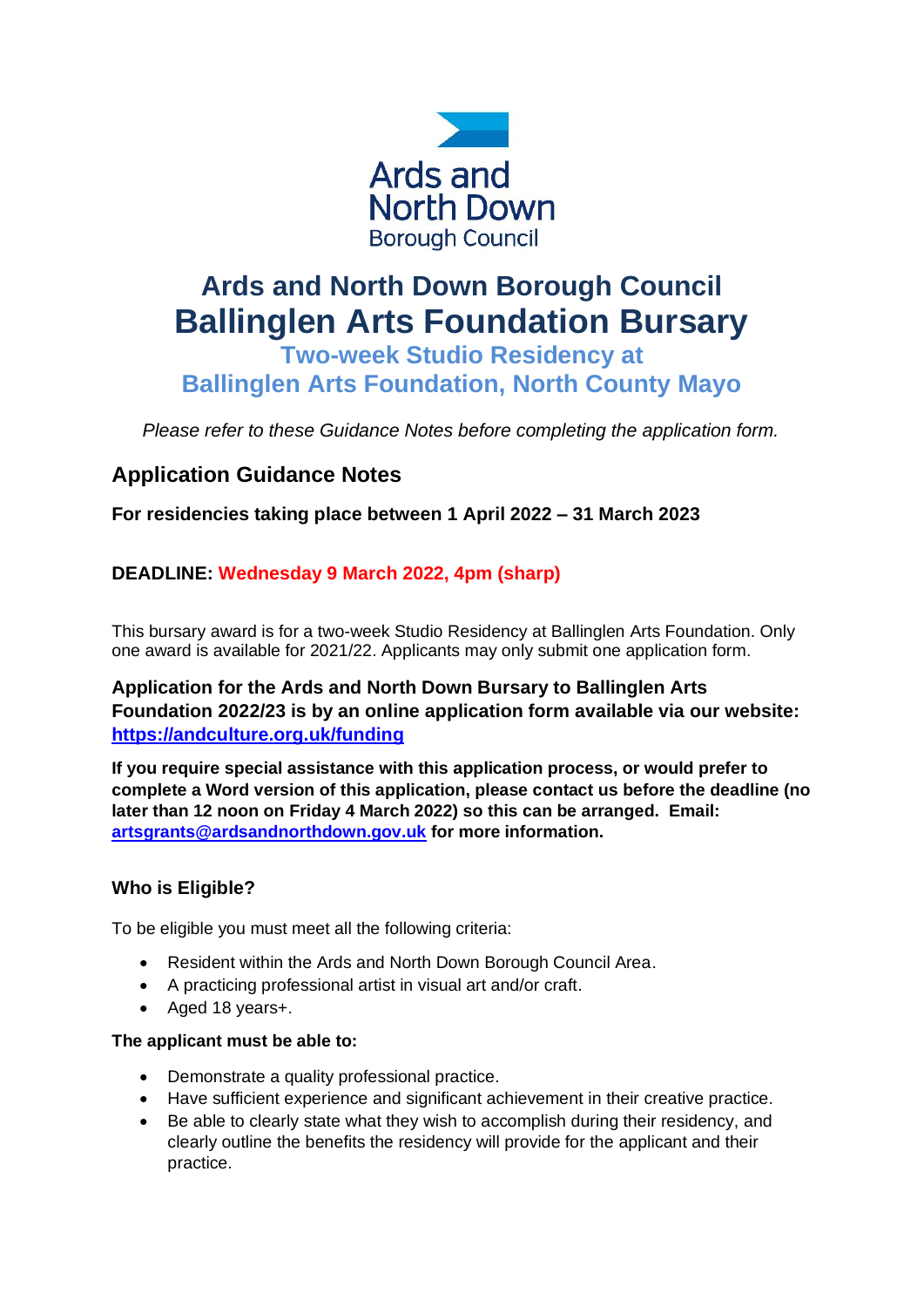• The residency cannot start before 1 April 2022 and must be completed by 31 March 2023.

#### **The following essential documentation must be provided with your application:**

- Up-to-date CV
- Artists Statement
- Support materials of your artistic practice (Images\* and other supporting materials that would be relevant where applicable, such as publications, etc)

#### *It is recommended that you compile the essential documentation in the following formats before completing your application online, ready to be uploaded:*

- Up-to-date CV (PDF document is preferable)
- Artists Statement (PDF document is preferable)
- Supporting materials in the following formats where applicable (Jpeg images no less than 1MB, publications as one PDF document)

*\* A maximum of 6 high quality images can be provided. Images which show examples of artists' work should be of high quality/resolution and clearly demonstrate the work. If you require further information on photographing your artwork, see page 4*

**Failure to supply the requested essential documentation at time of application will result in your application not being assessed.**

#### **Further Information**

Applicants should show significant achievement in their chosen field by providing supporting evidence appropriate to their particular art discipline. For example; visual artists should have had solo exhibitions in reputable galleries and craftspeople should have had their products retailed in reputable outlets. Otherwise the applicant must demonstrate a high degree of promise attested by references or other forms of support from established figures in the arts.

#### *Applicants who were successfully awarded a bursary to Ballinglen Arts Foundation from Ards and North Down Borough Council in the previous financial year (1 April 2021 – 31 March 2022) will not be applicable to apply for the following financial year (1 April 2022 - 31 March 2023). Applicants will however still be able to apply to the Tyrone Guthrie Centre Bursary for the 2022/23 financial year.*

Applicants should state clearly what they wish to accomplish during their stay at Ballinglen Arts Foundation. This project outline is often decisive and should demonstrate that the artist is working towards an exhibition, or body of work which would be enhanced by a bursary residency at the Foundation.

## **Scoring**

Applications will be scored on the following criteria:

- Is the applicant resident within the Ards and North Down Borough Council area? *(Yes/No)*
- Quality of applicant's current artistic practice and experience of applicant *(35%)*
- Quality of work proposed and applicant demonstrates how the residency will benefit their artist's practice/skills *(50%)*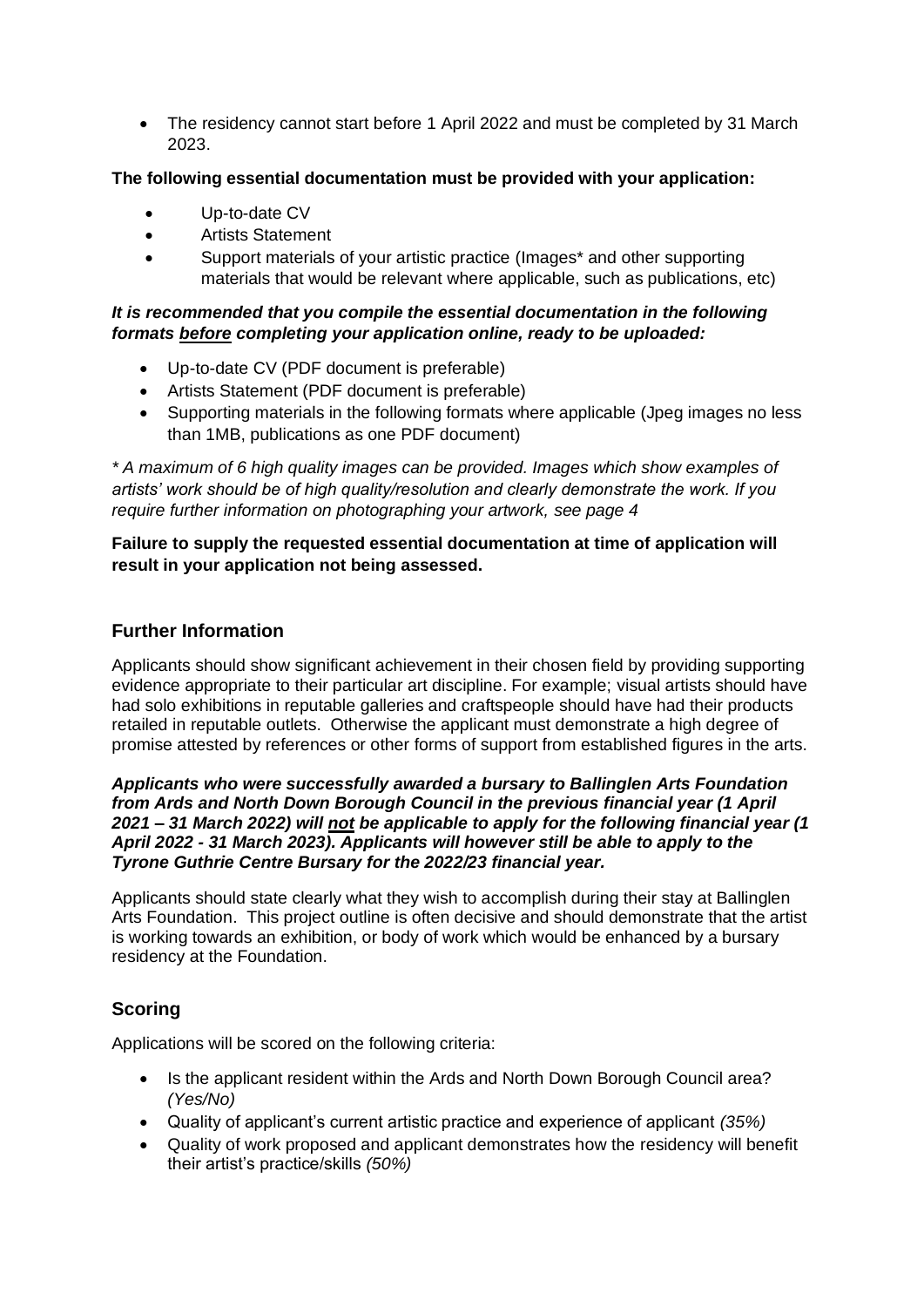• Applicant demonstrates a tangible outcome EG: exhibition, new body of work, publication, etc (15%)

## **What happens to your Application?**

- Applications for the Ards and North Down Bursary to Ballinglen Arts Foundation are assessed after the deadline by a panel made of members of the Ards and North Down Borough Council Arts and Heritage Advisory Panel.
- The deadlines for receipt of applications are published on the cover of the application form. Completed applications should be submitted via the online application form by the relevant deadline.
- Successful residency awards must take place between 1 April 2022 and 31 March 2023.
- Applicants should note that while careful consideration will be given to each application, it may not be possible to assist every applicant even if all the criteria are met.
- You will be contacted by letter/email to inform you of the outcome of your application. This usually takes eight weeks from the application deadline.
- Please refer the Council website regarding appeals procedure. [www.ardsandnorthdown.gov.uk](http://www.ardsandnorthdown.gov.uk/)

### **Bursary Guidelines**

- The Ards and North Down Borough Council Ballinglen Residency Award is for a twoweek Studio Residency at Ballinglen Arts Foundation. Only one award is available for 2022/23. Applicants may only submit one application form.
- Applicants must be aged 18 years+
- Applications are welcome irrespective of an individual's religious belief, political opinion, racial group, age, gender, sexual orientation, marital status, whether they have dependents or not, or whether they have a disability or not. Please be advised that those applicants who have indicated that they have a disability or a physical or mental impairment will be required to provide more detail if their application is successful to ensure their needs may be met through putting in place reasonable adjustments (if applicable).
- Residency awards are subject to Covid-19 regulations and Government guidelines.
- Payment of the residency award will be made by Ards and North Down Borough Council directly to the Ballinglen Arts Foundation. No payment or financial award will be given to the successful applicant.
- Applications received after the stated deadline will **not** be assessed.
- **The residency cannot start before 1 April 2022 and must be completed by 31 March 2023.**
- Evaluation forms will be forwarded to successful applicants and must be returned one month after the completion of the residency.

# **TIPS FOR PHOTOGRAPHING YOUR ARTWORK**

- Position the artwork on a plain flat surface or hang on a wall, and position the camera looking straight at the artwork.
- Ensure the full artwork is shown in the photograph and not cropped.